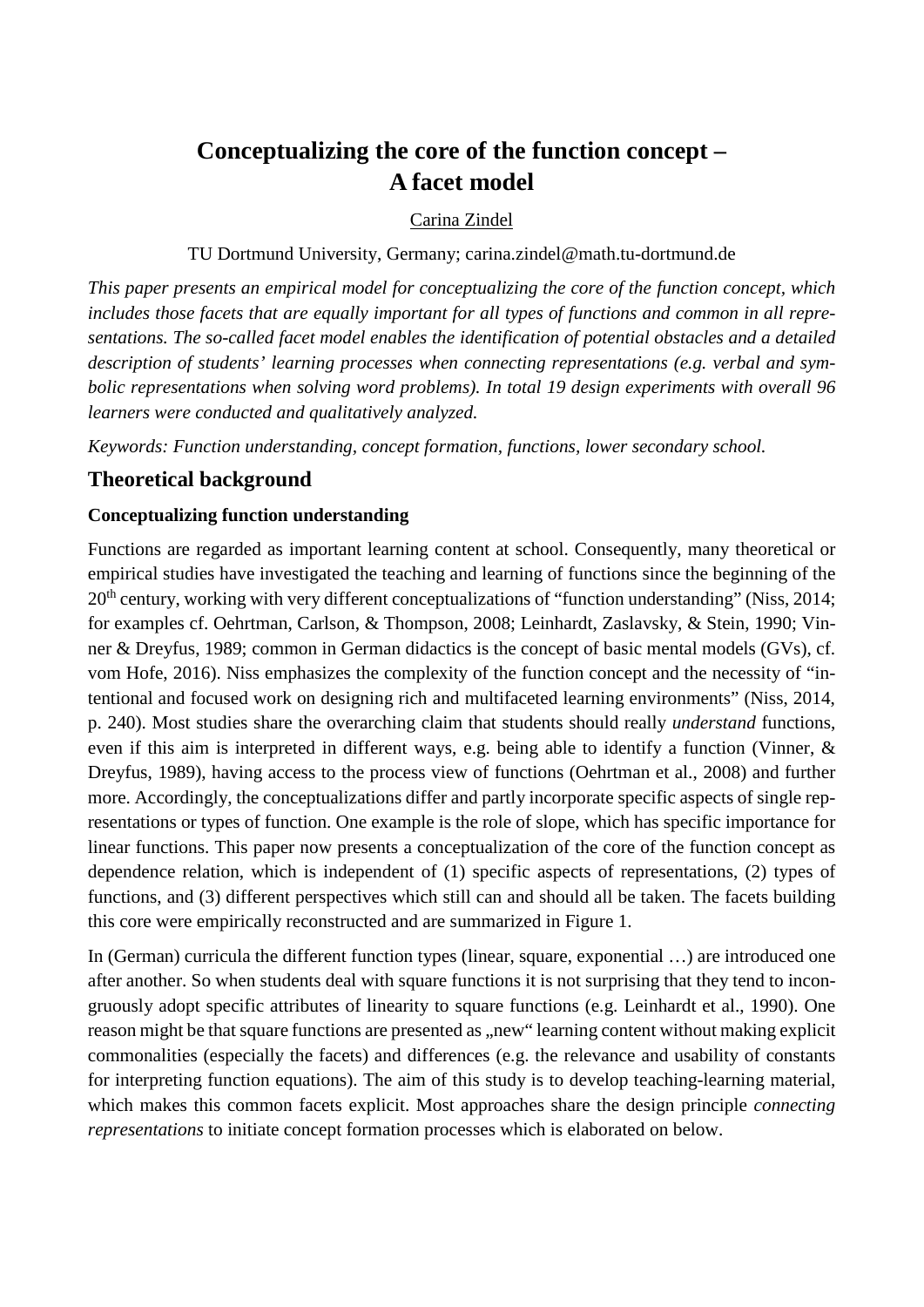#### **Connecting representations – learning medium and learning content**

Studies dealing with connecting representations consider this activity in two different roles: On the one hand, connecting representations is regarded as useful medium for concept formation processes (cf. Duval, 2006). On the other hand, studies emphasize that connecting representations proves to be demanding for learners (Niss, 2014; Leinhardt et al., 1990). Therefore, connecting representations is not necessarily a resource one can build on when designing teaching-learning material, because it already requires some kind of conceptual understanding itself. So before using it as a resource for higher concept formation processes students' understanding of the core facets needs to be fostered. Many studies focus the symbolic, numerical and graphic representations (e.g. Moschkovich, 1998; Duval 2006). In this paper, the verbal representation will be used to explicate the common core facets. Dealing with functions means dealing with its representations (e.g. Duval, 2006; Leinhardt et al, 1990; Swan, 1985). However, the representations can be considered with different lenses or perspectives. Some perspectives are more obvious in one representation than in the other. This raises the question of the "core" of conceptual understanding of functions which is the same in all representations, as Niss mentions:

One important issue that arises in this context is the fact that functions can be given several different representations (…), each of which captures certain, but usually not all, aspects of the concept. This may obscure the underlying commonality – the core – of the concept across its different representations, especially as translating from one representation to another may imply loss of information. (Niss, 2014, p. 240)

So considering connecting representations as a learning content raises the question of which detailed aspects building the core of the function concept students have to understand for being able to connect the representations. The core of the function concept shall include those aspects which are common in all representations and equal for all types of functions. This requires an adequate conceptualization to describe this core differentiated and explicitly.

## **Facet model**

#### **Conceptualizing the core of the function concept**

The question of facets that build the core of the function concept is approached by using the construct of "comprehension elements" (Drollinger-Vetter, 2011), which is based on a cognitive psychological theory. Comprehension elements (further called: facets, indicated by  $\|\ldots\|$  in the text) of a concept are defined as central mental schemes which are differently mirrored in different representations. By processes of unfolding and compacting processes of understanding are initiated. This construct is now adopted for the function concept. The facets have been reconstructed in the first design experiment cycle. When considering the common facets **Figure 1 Facet model**

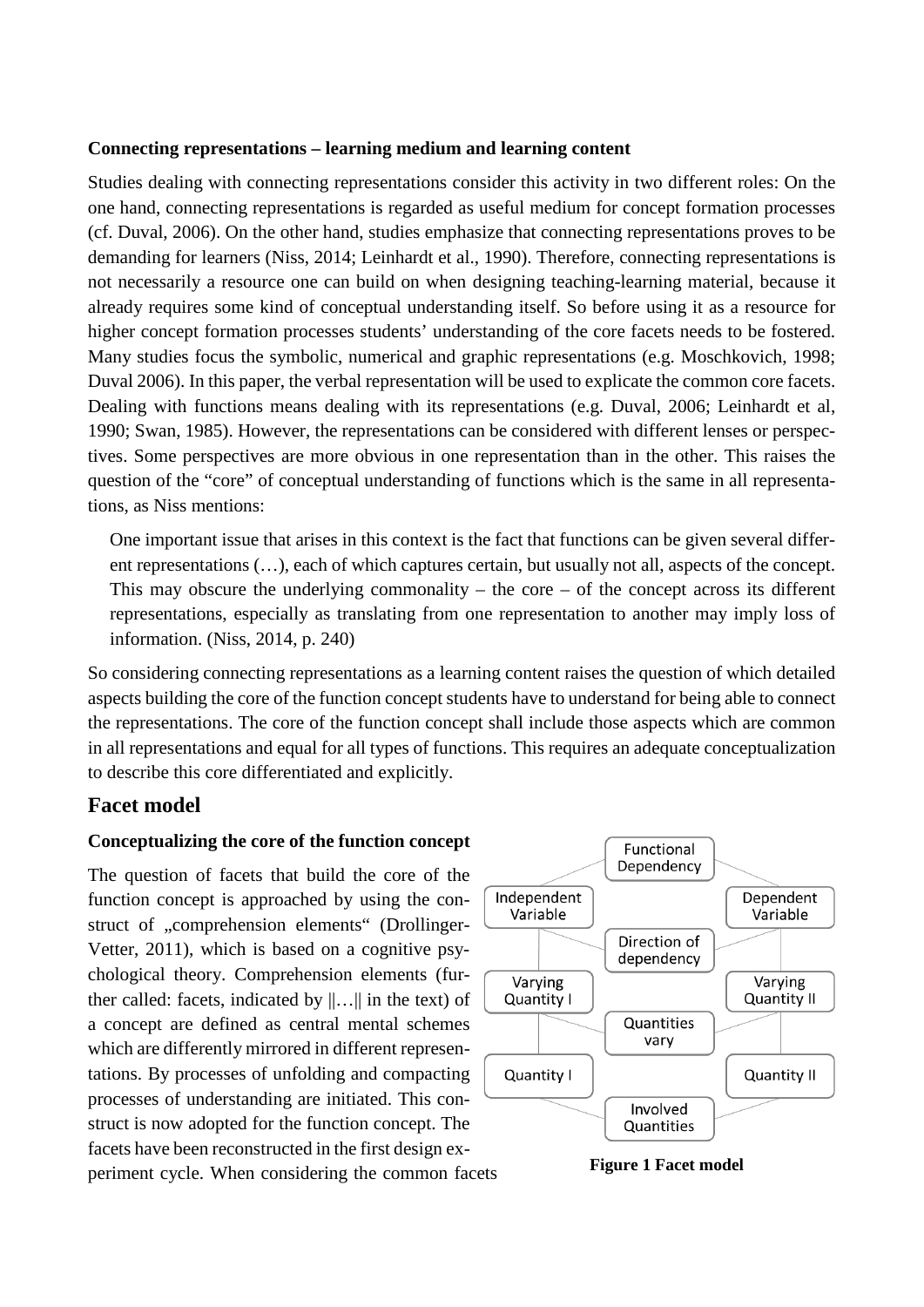for linear and square functions for example, one can identify that first it is important to know that there are two ||involved quantities||. General facets like this are shown in the middle, the concrete manifestations in the situation are shown in the outer paths. Having identified the concrete ||quantity I|| and ||quantity II|| students have to realize that these ||quantities vary|| and that the ||direction of dependency|| matters. These are the facets which are necessary to finally identify the two quantities as ||independent variable|| and ||dependent variable|| in the concrete situation. Considering the ||independent variable|| and ||dependent variable|| by describing the whole ||functional dependency|| is the most compacted way to talk about the core of the function concept. But when dealing with word problems or within learning processes it is equally important to be able to unfold compacted facets. Other "facets" as the ||meaning of the slope|| for example, are only helpful when dealing with linear functions. When dealing with square functions, the constants can only be interpreted in the graphic representation. Accordingly, using the facet model allows the following conceptualization of understanding the core of the function concept:

"Conceptual understanding of [the core of] functional relationships can be defined as the ability to adopt different perspectives in different [representations] and to coordinate them by flexibly and adequately addressing the facets from [here: Figure 1]. The adequate addressing comprises flexible compacting and unfolding of conceptual facets, thus moving upwards and downwards in the facet model." (Prediger & Zindel, submitted, p.9)

This model has proven successful to identify and describe potential obstacles (for examples cf. Prediger & Zindel, submitted). Of course learners might address other or further facets than the normatively expected ones. The model is sensitive for these individual facets which can also be noticed and combined with other facets.

#### **Research Questions**

Connecting representations is not necessarily a resource that can be used to foster conceptual understanding, because it already requires some kind of conceptual understanding itself, namely flexibly unfolding and compacting the associated facets (Figure 1). This is a starting point to focus on the question of how to foster conceptual understanding. Teaching-learning material has been developed and empirically tested. In this paper the focus is on the following research question:

How can the facet model be used to describe and visualize learning processes (especially processes of connecting representations)?

#### **Design**

The methodology of this project is Topic-specific didactical Design Research (Prediger & Zwetzschler, 2013), which relies on an iterative interplay between designing teaching-learning material, conducting design experiments and analyzing the processes. In the overarching project, three design experiment cycles in laboratory setting and a fourth design experiment cycle in classroom setting were conducted. In total 39 learners participated in 16 design experiments in laboratory setting and further 57 learners participated in 3 design experiments in classroom setting (usually grade 9-10). The overall 42 sessions were videotaped (1890 minutes), partly transcribed and qualitatively analyzed.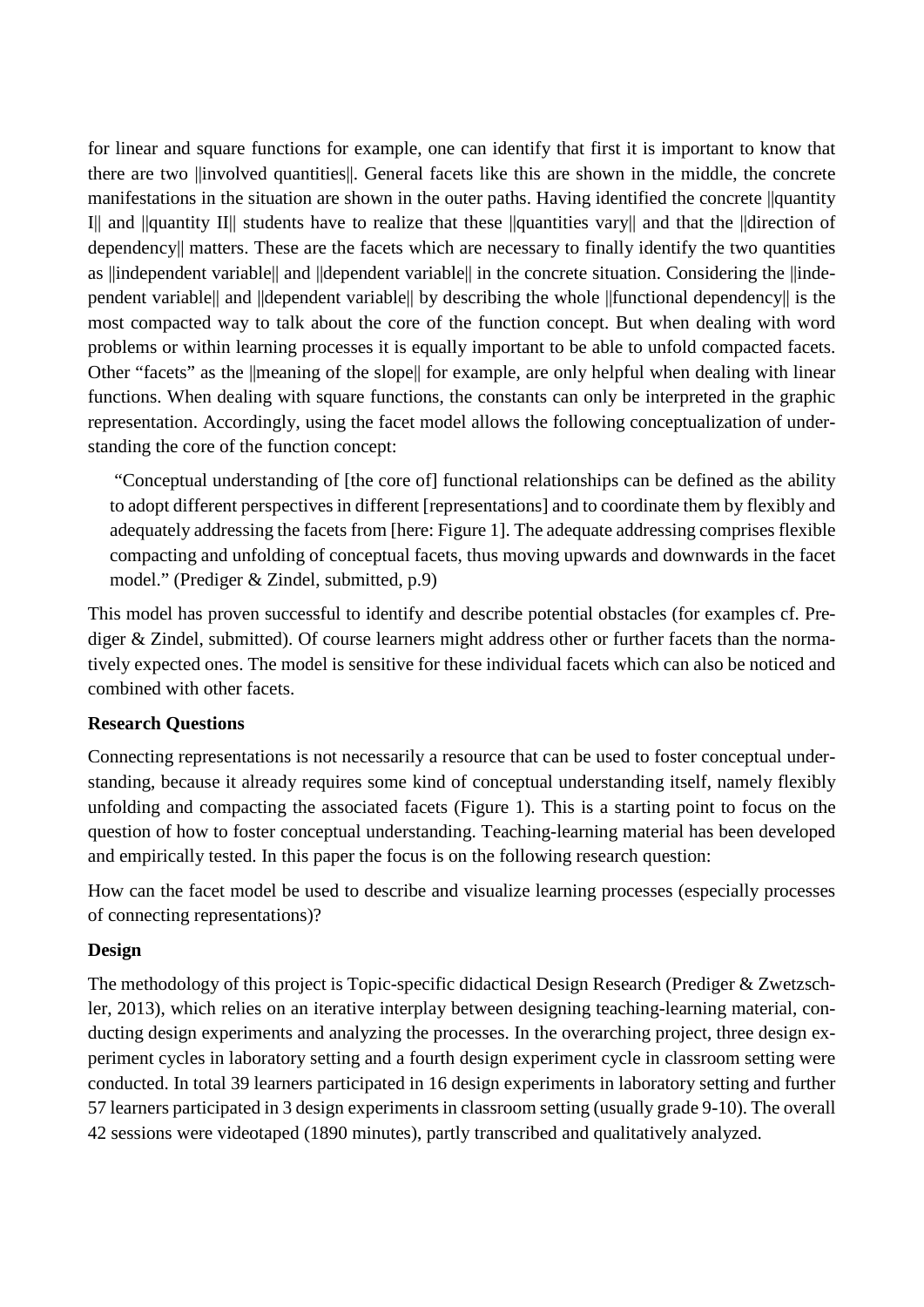# **Facet model as methodical framework to describe learning processes**

Having introduced the facet model it can and should be used now as a starting point for fostering conceptual understanding by explicitly addressing its facets. The teaching-learning material intends to give the opportunity to get to know, address and combine facets from the facet model. Below, the therefor derived design principle of varying phrases is presented before an empirical insight in the effects is given.

## **Varying phrases – a design principle**

Due to limitations in length of this paper Figure 2 shows only an excerpt of activities from the learning arrangement, realizing the design principles of connecting representations and systematic variation of phrases.



#### **Figure 2: Excerpt from the learning arrangement (Descriptions A-D literally translated from German)**

From a normative perspective different facets should be addressed by dealing with varied phrases. To achieve this all the phrases are varied in at least one of the facets. The sequence of considered phrases is not given.

## **Empirical insight: facet model as a starting point for fostering**

The following short insight into the case study of Tatjana (15) and Alexandra (14) illustrates how dealing with varied phrases enables addressing and combining the facets from the model. To describe these processes the facet model is applied to visualize, which facets are addressed in each representation (here: verbal representations on the left, symbolic representation of the DreamStream offer on the right). Adequately addressed facets or connections are framed by green lines, inadequately addressed facets by red dashed lines. In order to connect representations it is necessary to address the same facets in both representations adequately.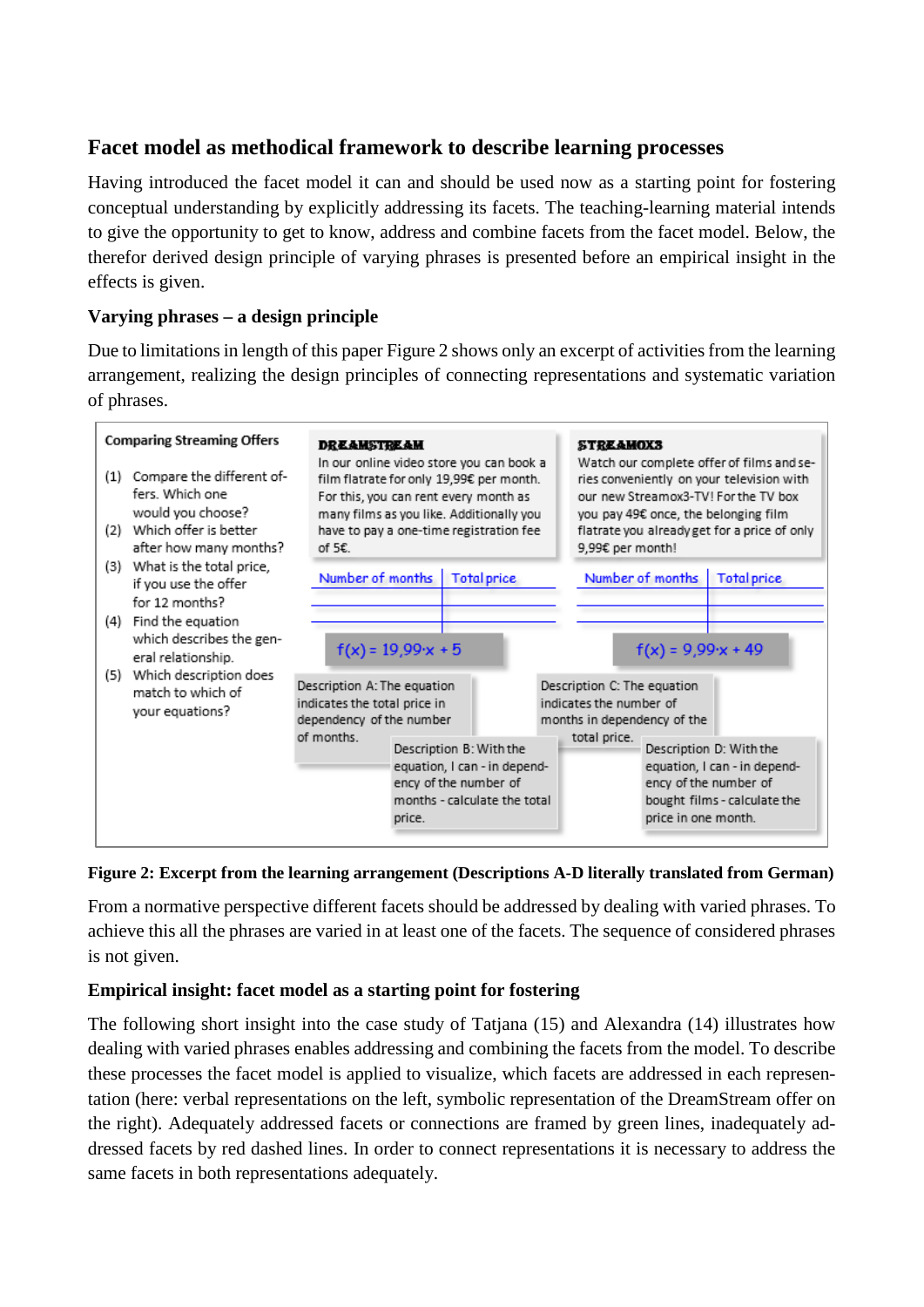100 Tatjana *[3s]* Well, the first one fits definitely *[points to "With the equation, I can - in dependency of the number of bought films - calculate the price in one month"]*.

- 101 Alexandra Yes, I think so, too. *[laughs]*
- 

102 Tatjana *[laughs] [3s]* Because actually it doesn't matter how many films one takes. One still pays the same per month anyway.

First Tatjana (Figure 3) misjudges the matching of description D and explains it in 102 with the argument that it does not matter how many films one buys. She does not consider the two quantities in the phrase as ||varying quantities|| that are connected by a dependence relation. Instead she focuses on the two  $||$ involved quantities|| and creates a connection between



**Figure 3 Tatjana (100 and 102)**

them herself. This connection does neither correspond to the phrase nor to the function equation. She identifies  $\|$ quantity I $\|$  and  $\|$ quantity II $\|$  in the equation, but she does not realize that these quantities are not the same as in the phrase. Following this, they pay attention to the next phrase.

104 Alexandra *[12s]* I think the second one is right, too *[points to "With the equation, I can - in dependency of the number of months - calculate the total price"]*. Because with the number of months, so this would be x indeed, hm calculate the total price, how much (…)

"With the equation, I can - in dependency of the number

105 Tutor Mhm.

107 Alexandra Yes. Alexandra (Figure 4) correctly explains in 104 the matching of description B by identifying the same ||independent variable|| in the phrase and in the function equation. Moreover she addresses the ||functional dependency|| by ascertaining that one can calculate the total price (||dependent varia-

106 Tatjana *[11s]* This is the same like this *[points to "The equation indicates the total price in dependency of the number of months"]*, right?



ble||) with the identified ||independent variable|| (number of months). Afterwards, Tatjana determines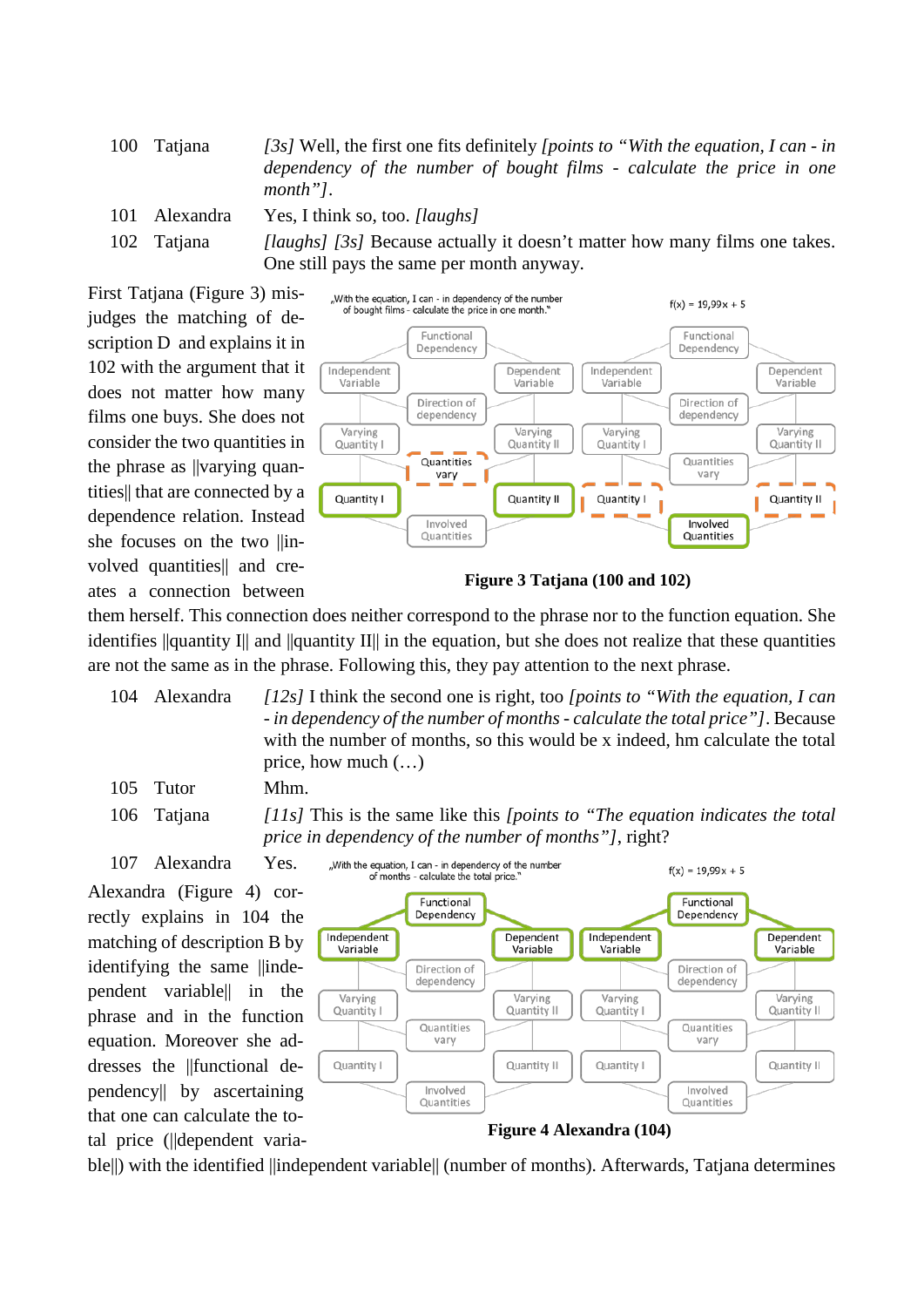that the descriptions B and A mean the same and only vary linguistically (106). When considering description C, the students struggle with connecting the representations.

| 109 | Alexandra     | $[25s]$ With the fourth <i>[points to "The equation indicates the total price in</i><br><i>dependency of the number of months"]</i> I don't know what is meant by it. |
|-----|---------------|-----------------------------------------------------------------------------------------------------------------------------------------------------------------------|
| 110 | Tutor         | What is meant by the phrase?                                                                                                                                          |
| 111 | Alexandra     | Yes, so what $- I$ don't quite understand whether $-$ so whether it is $-$ put on<br>the months or on the total price.                                                |
|     | 112 Tutor     | I don't quite understand this.                                                                                                                                        |
|     | 113 Alexandra | Well here it says the number of months                                                                                                                                |
|     | 114 Tutor     | Yes.                                                                                                                                                                  |
|     | 115 Alexandra | is depending on the total price.                                                                                                                                      |
|     | 116 Tutor     | Mhm.                                                                                                                                                                  |
|     |               |                                                                                                                                                                       |

117 Alexandra But I don't quite know what is meant by it – well this – this phrase.

Alexandra (Figure 5) explicitly questions the ||independent variable|| in 111. She is able to identify the two ||varying quantities|| and she knows that the ||direction of dependency|| matters. But she cannot compact these facets to identify the ||inde-

pendent variable|| in this situation. Finally in this scene the tutor asks Alexandra's opinion to description D.

In 141 Alexandra (Figure 6) reasserts her approval to Tatjana's judgment in 100 that the phrase fits to the Dream-Stream offer. She starts to explain this by reasoning about the meaning of the ||independent variable|| in the function equation and gets stuck. Beginning with interpreting the phrase she ascertains that the *||independent* 



141 Alexandra Yes. I think so, too, that this is right, because one  $-x$  is indeed – are indeed the films and thereby one can just – noo these are the months! So I don't think that this is right. I think this is wrong.



**Figure 6 Alexandra (141) and Tatjana (146 and 148)**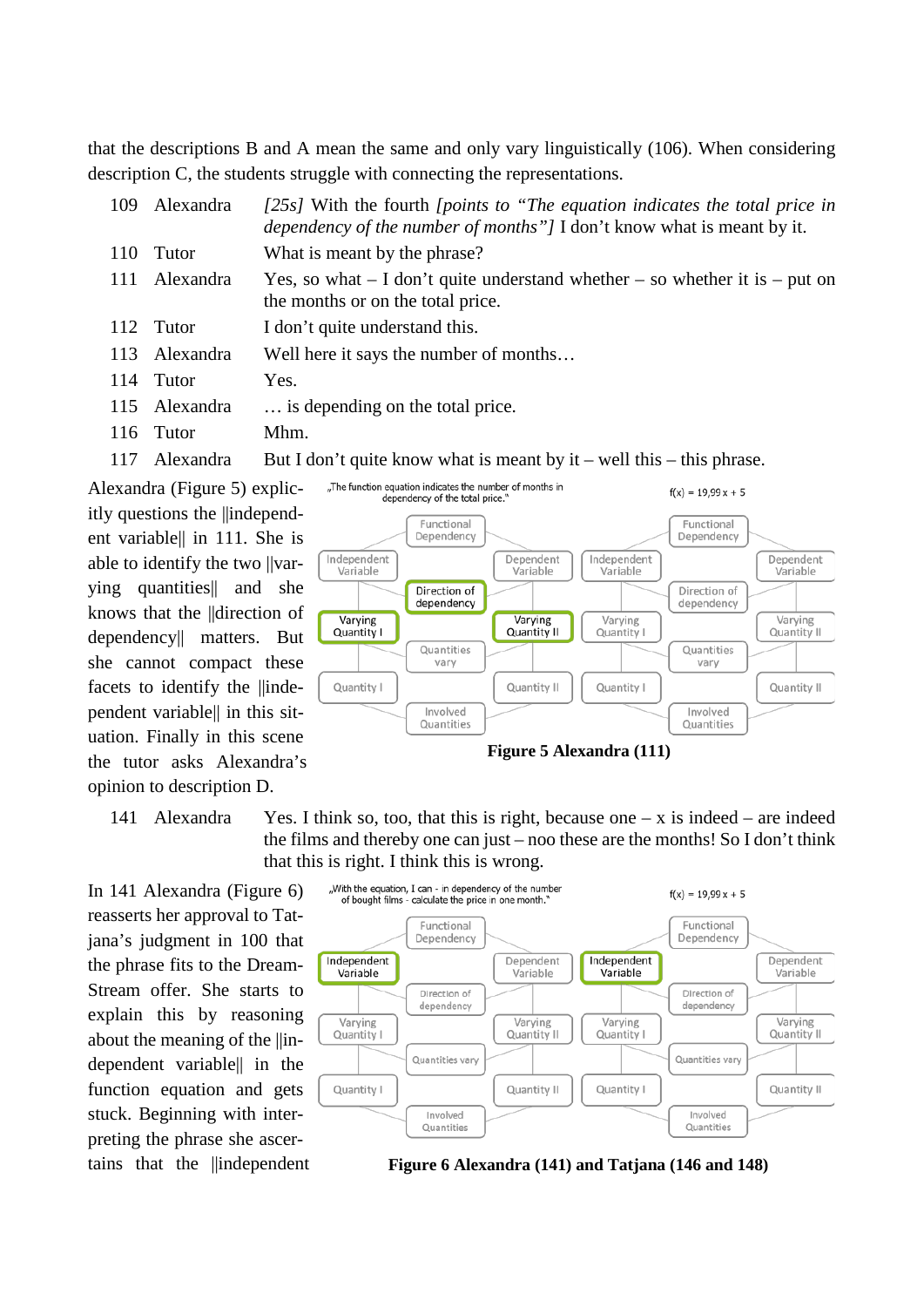variable|| would be the number of bought films. But then she correctly states that this does not apply to the function equation because there the ||independent variable|| is the number of months. So she concludes that the phrase does not fit after all.

- 145 Tutor *[laughing]* If you like to say something to this, here you are.
- 146 Tatjana Yes, now I think, this is wrong.
- 147 Tutor Why?
- 148 Tatjana Well, because there it is put on the number of bought films.

Then Tatjana revises her first judgement, too. In 148 she explains it referring to the different ||independent variables||.

To sum up, contrasting the varied phrases initiated the addressing of different facets. The learning process is visible through increased precision and explicitness in students' utterances. Tatjana in particular focuses more and more on the meaning of the given phrase than on the situation itself.

Of course this excerpt is only an illustrating example of such a learning process. In other cases the developments look very different. One reason for this is that the sequence and number of considered phrases varied because it was not preset in the material but adopted for each process by the tutor. Overall, the empirical analysis of students' learning processes indicates the analytic power of the facet model and that dealing with varied phrases can foster addressing and combining facets.

# **Conclusion**

This paper presented a conceptualization of function understanding focusing on the core of the function concept, which is based on cognitive psychological theories. It provides not only identifying potential obstacles but also a normative framework for fostering. Thereby the focus is on the facets which are necessary for understanding the core of the function concept. These facets are especially not specific for single representations or function types. Nevertheless it is of course important to learn specific knowledge about representations and different types of functions. But these facets build the core of function understanding which should be emphasized whenever students get to know new aspects of functions and which should be addressed consistently and again and again to make students aware of the core of functions. By dealing with varied phrases these facets can be addressed and processes of unfolding and compacting can be initiated. This has been illustrated in the empirical insight.

The facet model enables both, visualizing and better describing processes of connecting representations by contrasting the facets which are addressed in each representation. This enables not only describing the normatively prescribed facets but is also sensitive for individually activated facets. Because of the focus on processes it is not only diagnostic tool, but also usable to describe learning processes.

In the shown short empirical insight the model has been used to investigate the relation of verbal and symbolic representations when dealing with word problems. Presumably this is compatible for other relations of representations. Furthermore, the conceptualization presented here focuses on the over-